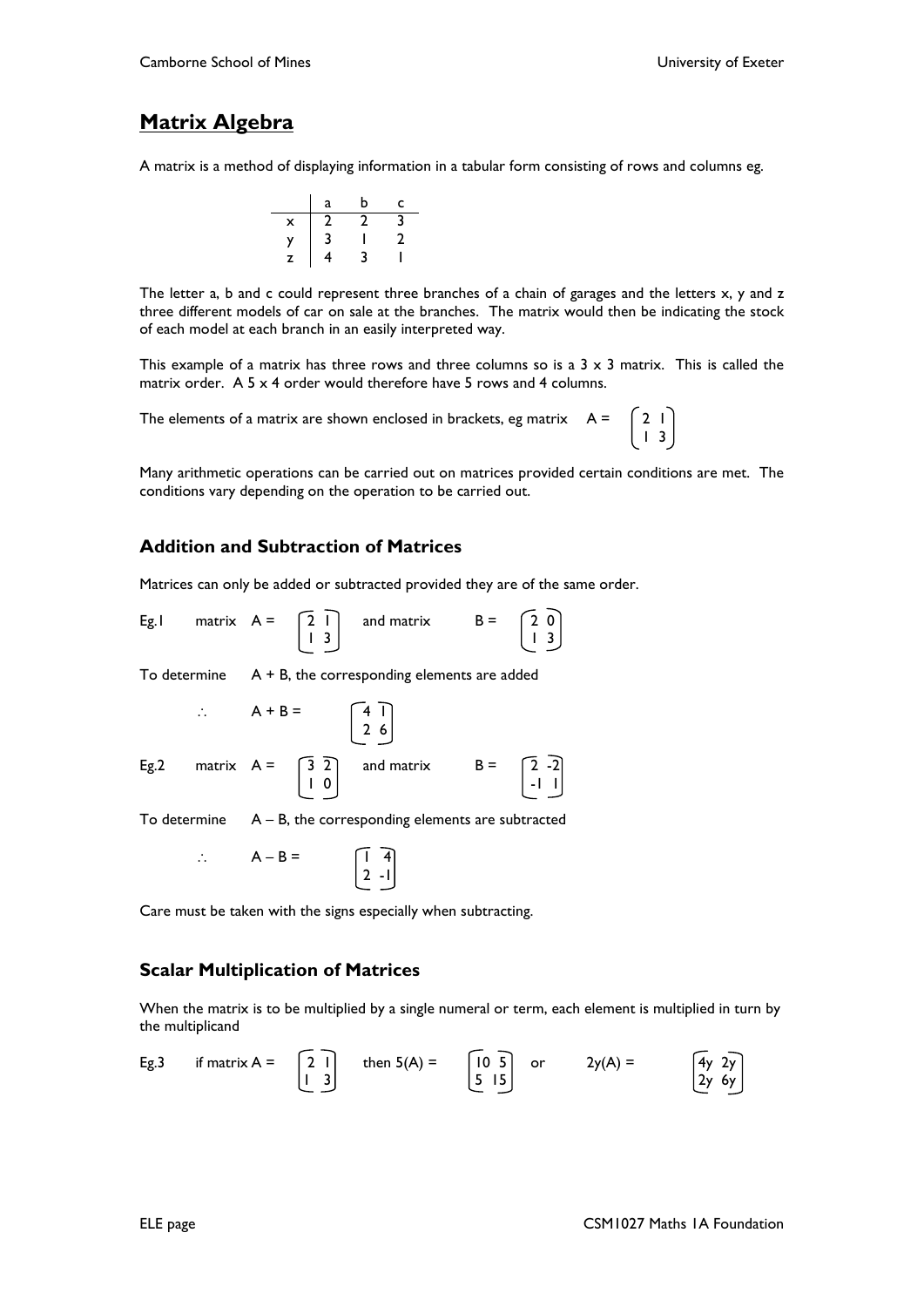#### **Multiplication of Matrices**

One matrix may be multiplied by another matrix provided there are as many columns in the first matrix as there are rows in the second matrix.

Eg.4 matrix  $A = (1 \ 2 \ 3)$  matrix  $B =$  1 2 2  $\begin{array}{|c|c|c|c|c|c|c|c|c|} \hline 2 & 1 & 1 \\\hline \end{array}$ 

These matrices can be multiplied together to produce the 'product matrix' AB

To multiply the matrices, the elements of the first matrix are multiplied by the elements of the first column of the second matrix and the results totalled.

Eg.5 matrix  $A = (1 \ 2 \ 3)$  matrix  $B =$  $\begin{pmatrix} 1 & 2 & 2 \\ 2 & 1 & 1 \end{pmatrix}$  2 1 1 The product matrix  $AB = 1 \times 3 + 2 \times 1 + 3 \times 2 = 11$  (1<sup>st</sup> column total)  $1 \times 1 + 2 \times 2 + 3 \times 1 = 8$  (2<sup>nd</sup> column total)  $1 \times 3 + 2 \times 2 + 3 \times 1 =$  10 (3<sup>rd</sup> column total)

$$
\therefore AB = (11 \ 8 \ 10)
$$

If the multiplying matrix has more than one row, the process is repeated

Eg.6 If matrix A = 
$$
\begin{bmatrix} 1 & 2 & 3 \\ 1 & 3 & 1 \end{bmatrix}
$$
 and matrix B =  $\begin{bmatrix} 3 & 1 \\ 1 & 2 \\ 2 & 2 \end{bmatrix}$  determine product matrix AB  
\n $\begin{bmatrix} 1 & 2 & 3 \\ 2 & 2 & 2 \\ 2 & 2 & 2 \end{bmatrix}$   
\n $\begin{bmatrix} 1 & 2 & 3 \\ 1 & 2 & 2 \\ 2 & 2 & 2 \end{bmatrix}$   
\n $\begin{bmatrix} 1 & 2 & 3 \\ 1 & 2 & 2 \\ 2 & 2 & 2 \end{bmatrix}$   
\n $\begin{bmatrix} 1 & 2 & 3 \\ 1 & 2 & 2 \\ 2 & 2 & 2 \end{bmatrix}$   
\n $\begin{bmatrix} 1 & 2 & 3 \\ 1 & 2 & 2 \\ 2 & 2 & 2 \end{bmatrix}$   
\n $\begin{bmatrix} 1 & 1 & 1 \\ 1 & 1 & 3 \\ 1 & 1 & 2 \end{bmatrix}$   
\n $\begin{bmatrix} 1 & 1 & 1 \\ 1 & 1 & 3 \\ 1 & 1 & 2 \end{bmatrix}$   
\n $\begin{bmatrix} 1 & 1 & 1 \\ 1 & 1 & 2 \\ 1 & 1 & 2 \end{bmatrix}$   
\n $\begin{bmatrix} 1 & 1 & 1 \\ 1 & 1 & 2 \\ 1 & 1 & 2 \end{bmatrix}$   
\n $\begin{bmatrix} 1 & 1 & 1 \\ 1 & 1 & 2 \\ 1 & 1 & 2 \end{bmatrix}$   
\n $\begin{bmatrix} 1 & 1 & 1 \\ 1 & 1 & 2 \\ 1 & 1 & 2 \end{bmatrix}$   
\n $\begin{bmatrix} 1 & 1 & 1 \\ 1 & 1 & 2 \\ 1 & 1 & 2 \end{bmatrix}$   
\n $\begin{bmatrix} 1 & 1 & 1 \\ 1 & 1 & 2 \\ 1 & 1 & 2 \end{bmatrix}$   
\n $\begin{bmatrix} 1 & 1 & 1 \\ 1 & 1 & 2 \\ 1 & 1 & 2 \end{bmatrix}$   
\n $\begin{bmatrix} 1 & 1 & 1 \\ 1 & 1 & 2 \\ 1 & 1 & 2 \end{bmatrix}$   
\n $\begin{$ 

The product matrix will always have the same number of rows as the multiplying matrix and the same number of columns as the second matrix.

In normal arithmetic and algebraic multiplication  $3 \times 2 = 2 \times 3$  or a  $\times$  b = b  $\times$  a The left hand side and right hand sides of the equations are said to be commutative.

In general, matrix multiplication is non-commutative ie.  $AB \neq BA$ 

Eg.7 if matrix A = 
$$
\begin{bmatrix} 1 & 2 \\ 3 & 4 \end{bmatrix}
$$
 and matrix B =  $\begin{bmatrix} 5 & 6 \\ 7 & 8 \end{bmatrix}$  then AB =  $\begin{bmatrix} 19 & 22 \\ 43 & 50 \end{bmatrix}$  and BA =  $\begin{bmatrix} 23 & 34 \\ 31 & 46 \end{bmatrix}$